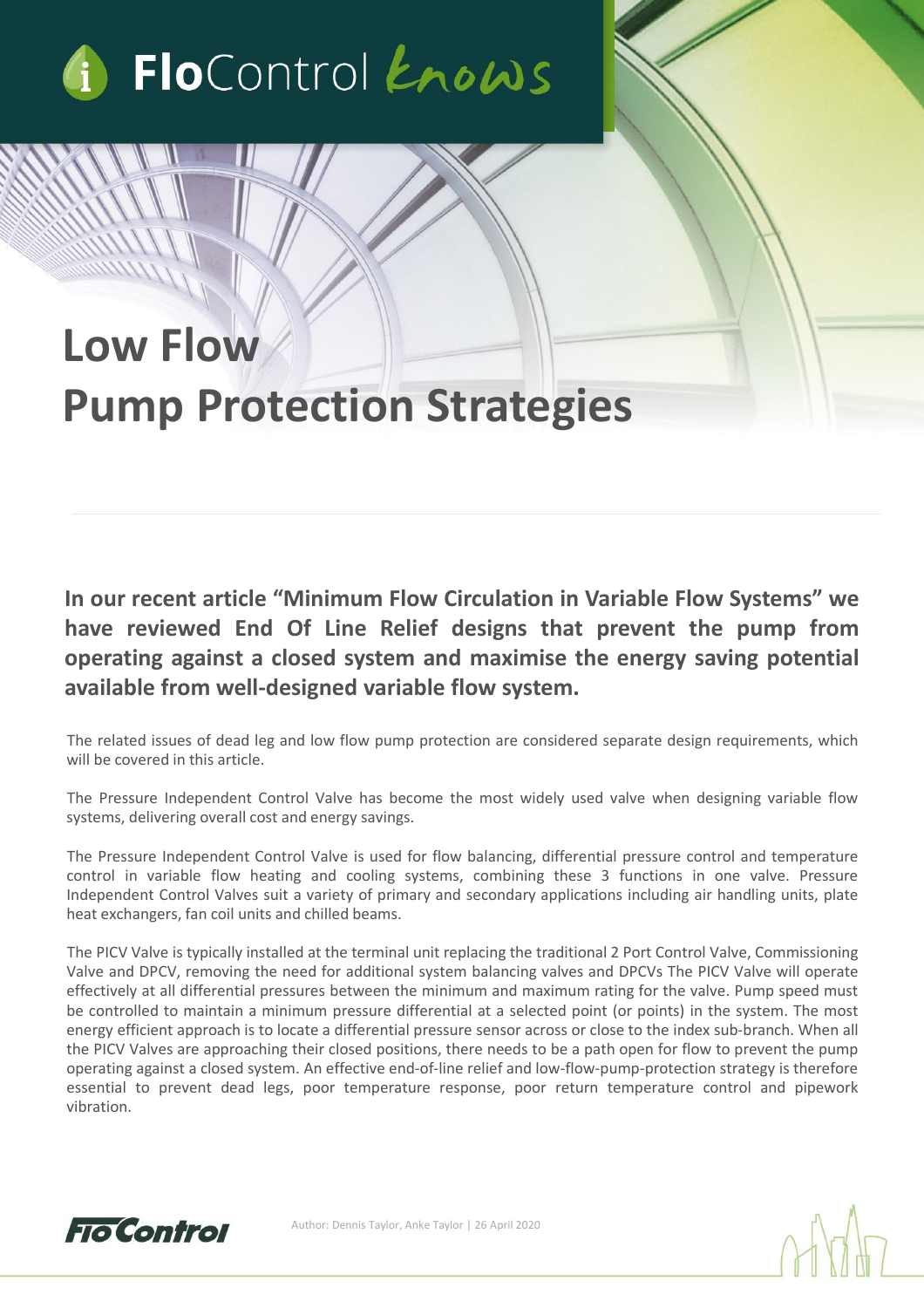

#### **Low Flow Pump Protection**

Figure 1 below is an extract from the CIBSE Knowledge series showing the operating zone of a variable speed pump in a system operating at constant pressure with remote differential pressure sensing.



Figure 1: Operating Zone of a variable Speed Pump

The flow rate represented by Q2 in Figure 1 is the minimum turn down point for the pump which should be established from the pump manufacturer for the pump actually installed.

The system should be designed to provide sufficient pump relief volume equal to or in excess of the minimum turn down point when the majority/all of the PICV's have closed.

Failure to allow for this will result in the pump operating against a closed head, since the PICV's and CFV's which are still open, will effectively constrain the flow rate to the flow rate selected.

If the pump operates against a closed head it has been found that pulsations can be generated in the water flow which can be transmitted along the piping system.

The PICV Valve is designed to respond rapidly to changing pressure conditions within the system and can, depending on the system characteristics, start to close and open in sync with the pulsation frequency causing system vibration. If the pump selected is oversized and the system has insufficient pump relief volume the vibration can be extremely severe.

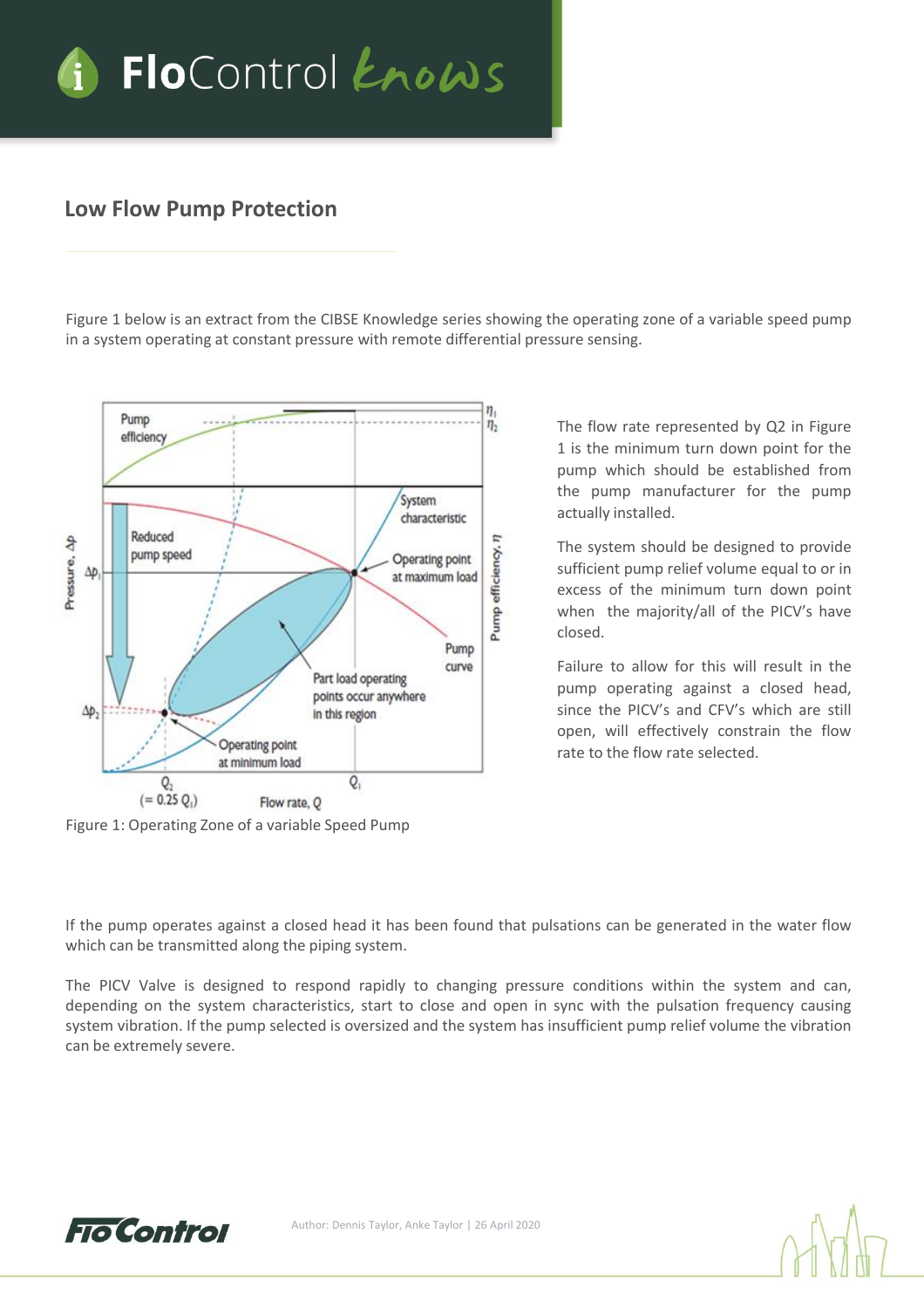

Figure 2 is a graphical representation of a typical pump and system with maximum and minimum flow rates with constant ∆P control.



#### **Explanation:**

- Q1 is the maximum capacity of the pump installed
- Q2 is the minimum turndown for the pump installed
- Q3 is the maximum system capacity
- Q4 is the minimum system capacity
- ΔP1 is the control differential pressure selected to control the pump at constant pressure
- ΔP2 is the differential pressure setting to be used to control the pump relief volume

Figure 2: Typical Pump and System Flow Rates with constant ΔPControl (Source: Dennis Taylor, Director FloControl Ltd.)

Whilst the pump is maintaining a fixed system ΔP and the system flow rates are between Q2 & Q3 the system is under control and working within the operating zone shown in Figure 2.

At the point the system flow rate turns down to Q2, the minimum turn down point for the pump, the flow rate from the pump becomes constant.

If the PICV's continues to close, the pump starts to operate against a closed head and the system ΔP will start to rise.

If this condition was allowed to continue, even though the system ΔP is well within the ΔP for the PICV Valve, pulsations created by the pump could cause the PICV Valve to close and open at the pulsation frequency and cause the pipework to vibrate.

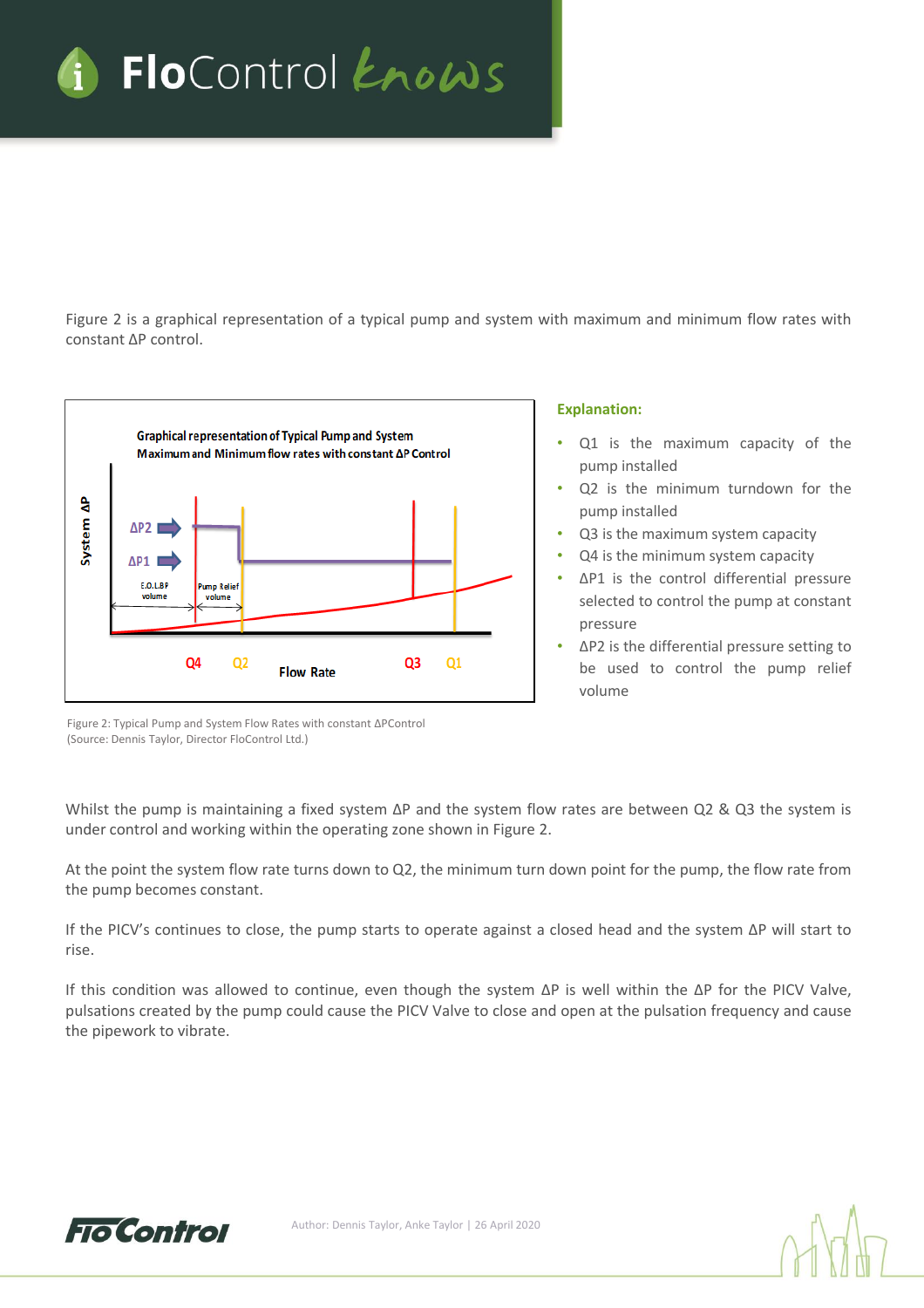

To avoid this condition a "Low Flow Pump Protection Valve" and second ΔP sensor are introduced into the system, as a by-pass across the pump and the control sensor respectively, as shown in Figure 3 below.



Figure 3: Low Flow Pump Protection Valve

The Low Flow Pump Protection Valve is a PICV Valve fitted with an Electric 0-10V Modulating Actuator set up to operate from the normally closed position.

The Low Flow Pump Protection Valve is sized to provide the pump relief volume capacity which is equal to the minimum pump turn down flow rate minus the cumulative End Of Line By-pass flow rate of the system.

The Low Flow Pump Protection Valve is designed to provide relief, only when the system requires it, hence it is energy efficient. The differential pressure sensor ΔP2 is set circ. 2 kPa above the pump control ΔP1 setting.

It is good practice to systematically operate the Low Flow Pump Protection Valve through full valve stroke every 24hrs to purge the system and exercise the valve. This can be achieved via the BMS or locally at the actuator by selection of the appropriate dip switch.